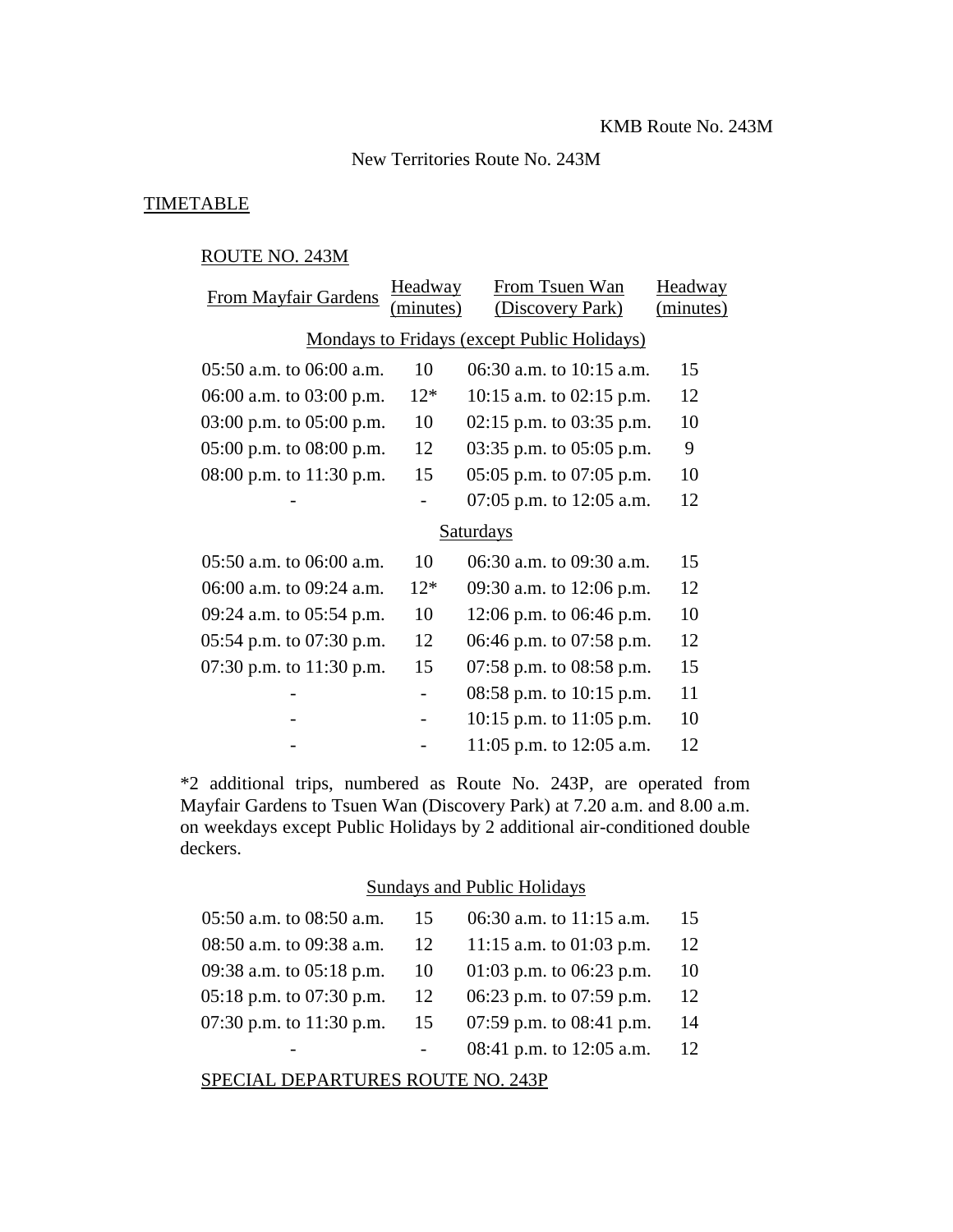From Mayfair Gardens Headway<br>(minutes) From Tsuen Wan (Discovery Park) **Headway** (minutes) Mondays to Saturdays (except Sundays and Public Holidays) 07:20 a.m. - - - 08:00 a.m. - - -

05 January 2020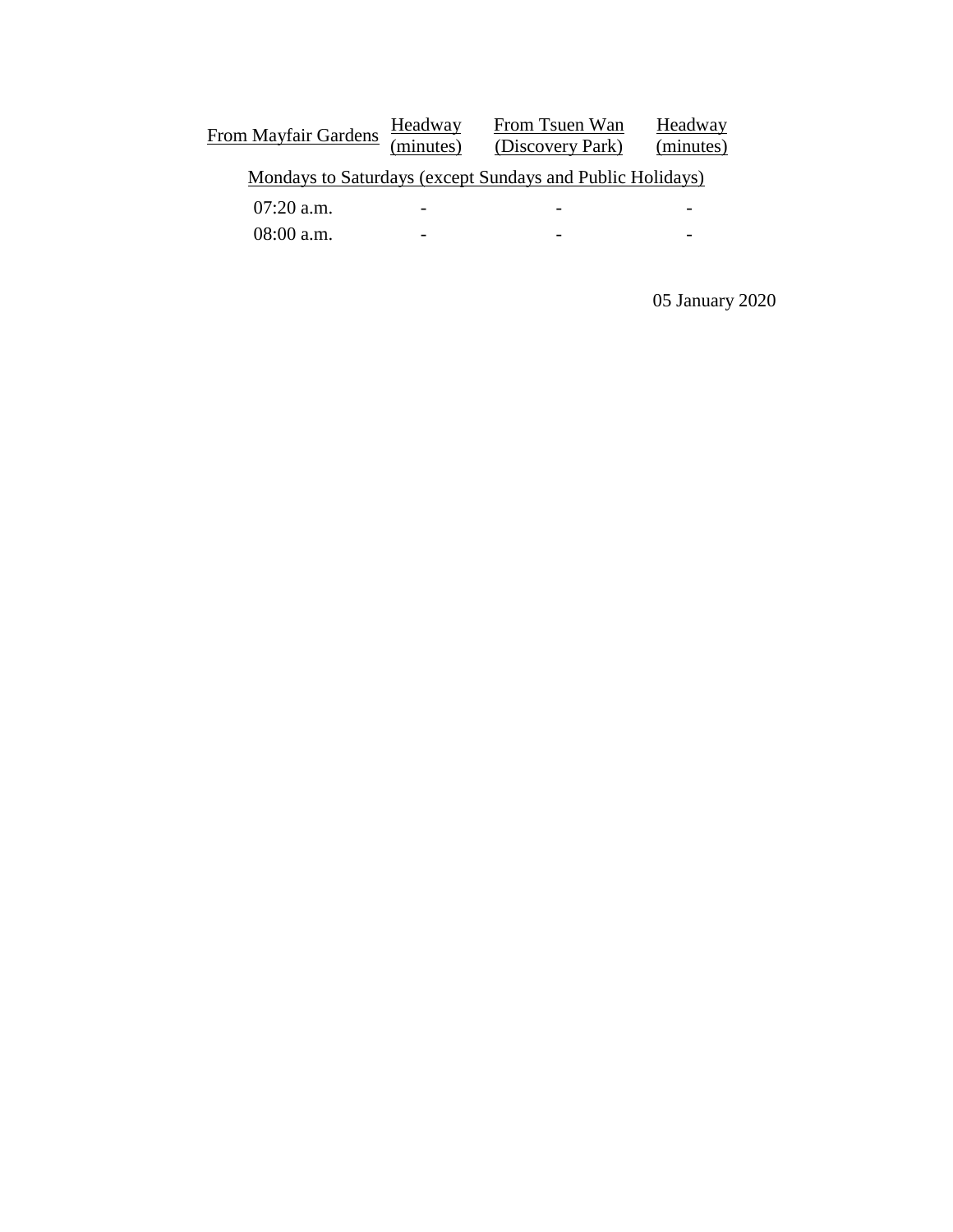### New Territories Route No. 243M

### **TIMETABLE**

## ROUTE NO. 243M

| Headway<br>(minutes)                        | From Tsuen Wan<br>(Discovery Park) | Headway<br>(minutes) |  |  |
|---------------------------------------------|------------------------------------|----------------------|--|--|
| Mondays to Fridays (except Public Holidays) |                                    |                      |  |  |
| 15                                          | 06:30 a.m. to 07:30 a.m.           | 15                   |  |  |
| 06:50 a.m. to 08:05 a.m.<br>$12/13*$        | $07:30$ a.m. to $09:30$ a.m.       | 20                   |  |  |
| $08:05$ a.m. to $03:05$ p.m.<br>12          | $09:30$ a.m. to 11:15 a.m.         | 15                   |  |  |
| 03:05 p.m. to $04:35$ p.m.<br>10            | 11:15 a.m. to $02:15$ p.m.         | 12                   |  |  |
| 12<br>04:35 p.m. to $05:35$ p.m.            | 02:15 p.m. to 04:05 p.m.           | 10                   |  |  |
| 05:35 p.m. to $07:50$ p.m.<br>15            | 04:05 p.m. to 04:59 p.m.           | 9                    |  |  |
| 07:50 p.m. to $11:30$ p.m.<br>20            | 04:59 p.m. to 06:05 p.m.           | 11                   |  |  |
|                                             | 06:05 p.m. to 09:05 p.m.           | 12                   |  |  |
|                                             | 09:05 p.m. to 12:05 a.m.           | 15                   |  |  |
|                                             |                                    |                      |  |  |

# Saturdays (except Public Holidays)

| 05:50 a.m. to 07:05 a.m.     | 15    | 06:30 a.m. to 08:50 a.m. | 20 |
|------------------------------|-------|--------------------------|----|
| $07:05$ a.m. to $09:05$ a.m. | $12*$ | 08:50 a.m. to 10:05 a.m. | 15 |
| 09:05 a.m. to 05:35 p.m.     | 10    | 10:05 a.m. to 12:05 p.m. | 12 |
| $05:35$ p.m. to $06:35$ p.m. | 12    | 12:05 p.m. to 06:35 p.m. | 10 |
| 06:35 p.m. to 07:50 p.m.     | 15    | 06:35 p.m. to 07:59 p.m. | 12 |
| 07:50 p.m. to $11:30$ p.m.   | 20    | 07:59 p.m. to 08:59 p.m. | 15 |
|                              |       | 08:59 p.m. to 11:35 p.m. | 12 |
|                              |       | 11:35 p.m. to 12:05 a.m. | 15 |
|                              |       |                          |    |

\*2 additional trips, numbered as Route No. 243P, are operated from Mayfair Gardens to Tsuen Wan (Discovery Park) at 7.20 a.m. and 8.00 a.m. on weekdays except Public Holidays by 2 additional air-conditioned double deckers.

### Sundays and Public Holidays

| 05:50 a.m. to 07:10 a.m.   | 20 | 06:30 a.m. to 09:30 a.m.   | 20 |
|----------------------------|----|----------------------------|----|
| 07:10 a.m. to 08:25 a.m.   | 15 | 09:30 a.m. to 11:15 a.m.   | 15 |
| 08:25 a.m. to 09:25 a.m.   | 12 | 11:15 a.m. to $01:15$ p.m. | 12 |
| 09:25 a.m. to 04:55 p.m.   | 10 | $01:15$ p.m. to 06:35 p.m. | 10 |
| 04:55 p.m. to 05:55 p.m.   | 12 | 06:35 p.m. to 07:59 p.m.   | 12 |
| 05:55 p.m. to 07:10 p.m.   | 15 | 07:59 p.m. to $10:05$ p.m. | 14 |
| 07:10 p.m. to $11:30$ p.m. | 20 | 10:05 p.m. to $12:05$ a.m. | 15 |